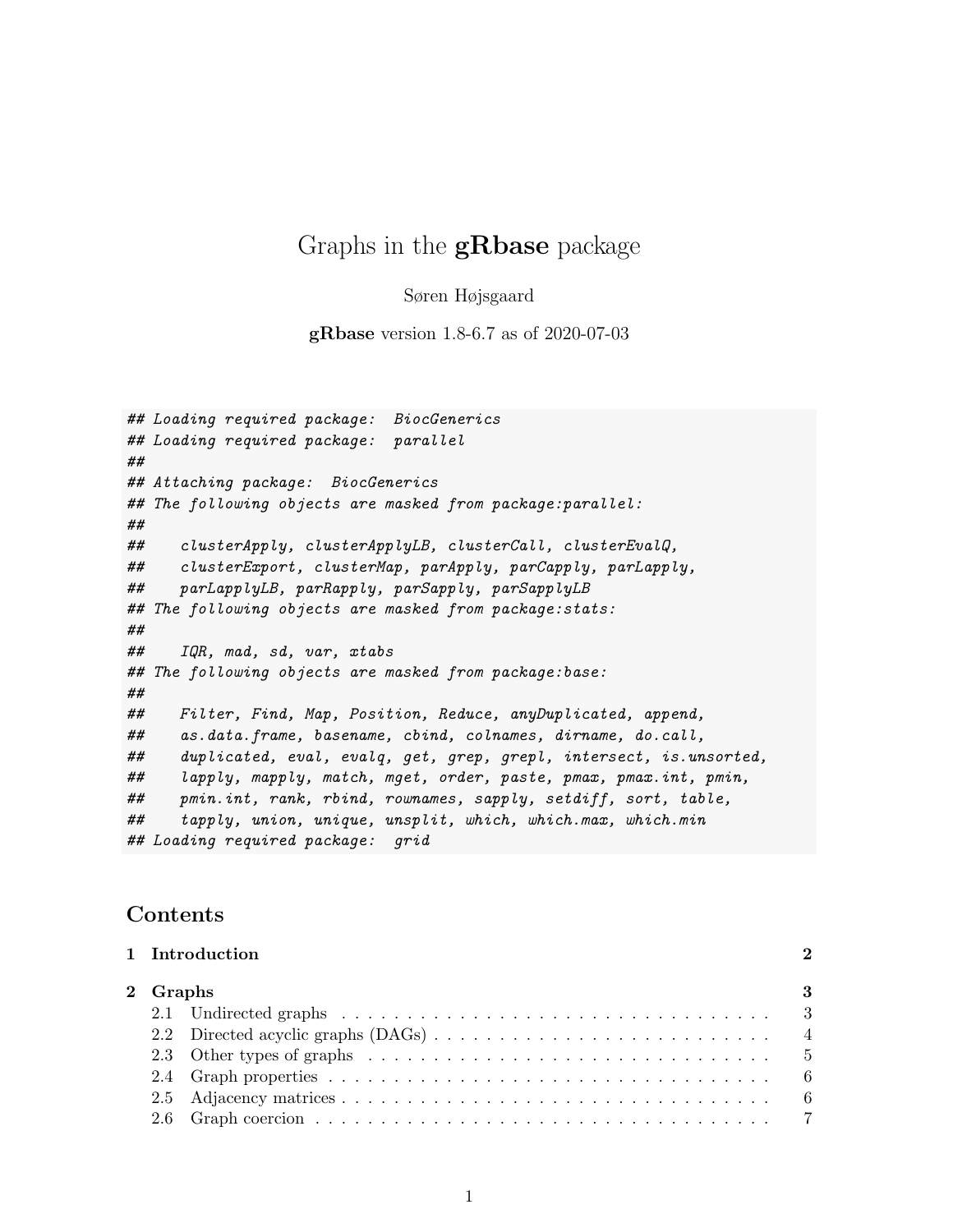| 3                   | Advanced graph operations     |                                                                                                      | 8  |
|---------------------|-------------------------------|------------------------------------------------------------------------------------------------------|----|
|                     | 3.1                           |                                                                                                      | 8  |
|                     | 3.2                           |                                                                                                      | 8  |
|                     | 3.3                           | Getting the cliques of an undirected graph $\dots \dots \dots \dots \dots \dots \dots$               | 9  |
|                     | 3.4                           | Perfect ordering and maximum cardinality search                                                      | 10 |
|                     | 3.5                           |                                                                                                      | 11 |
|                     | 3.6                           | RIP ordering / junction tree $\ldots \ldots \ldots \ldots \ldots \ldots \ldots \ldots \ldots \ldots$ | 11 |
|                     | 3.7                           | Minimal triangulation and maximum prime subgraph decomposition $\ldots$ .                            | 13 |
| 4                   | Time and space considerations |                                                                                                      |    |
|                     |                               |                                                                                                      | 15 |
|                     | 4.2                           |                                                                                                      | 15 |
| Graph queries<br>5. |                               | 16                                                                                                   |    |

# 1 Introduction

The packages graph, RBGL, Rgraphviz and igraph are extremely useful tools for graph operations, manipulation and layout. The gRbase package adds some additional tools to these fine packages. The most important tools are:

1. Undirected and directed acyclic graphs can be specified using formulae or an adjacency list using the functions ug() and dag().

This gives graphs represented in one of the following forms:<sup>1</sup>

- A graphNEL object (the default),
- A dense adjacency matrix (a "standard" matrix in R).
- A sparse adjacency matrix( a dgCMatrix from the Matrix package).
- 2. Some graph algorithms are implemented in gRbase. These can be applied to graphs represented as graphNELs and matrices. The most important algorithms are:
	- moralize(), (moralize a directed acyclic graph)
	- mcs(),(maximum cardinality search for undirected graph)
	- triangulate(), (triangulate undirected graph)
	- rip(), (RIP ordering of cliques of triangulated undirected graph)
	- jTree() (Create junction tree from triangulated undirected graph).
	- get\_cliques(), (get the (maximal) cliques of an undirected graph)
	- minimal\_triang() (minimal triangulation of undirected graph)
	- mpd() (maximal prime subgraph decomposition of undirected graph)

The general scheme is the following: For example, for maximum cardinality search there is a mcs() function and a mcs.default() method performs maximum cardinality search for graphs represented as graphNELs and as sparse and dense matrices. The workhorse is the function mcsMAT() which takes a sparse or a dense matrix as input.

<sup>&</sup>lt;sup>1</sup>There is a fourth form: **igraph** objects. These, however, will probably not be supported in the future.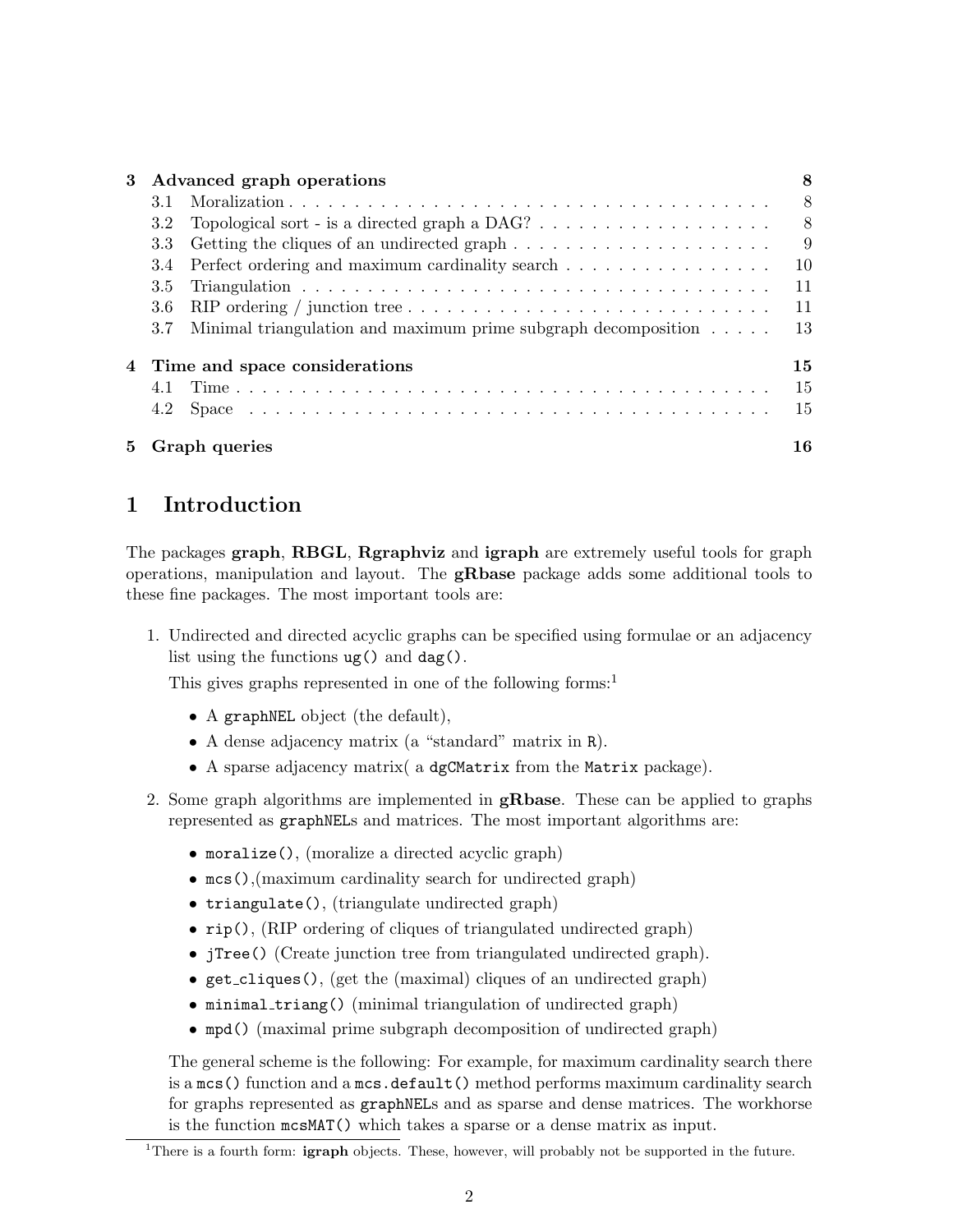## 2 Graphs

Undirected graphs can be created by the ug() function and directed acyclic graphs (DAGs) by the dag() function. The graphs can be specified either using formulae or a list of vectors; see examples below.

## 2.1 Undirected graphs

An undirected graph is created by the ug() function. The following specifications are equivalent (notice that ":" and "\*" can be used interchangably):

```
uG11 \leftarrow ug( \tilde{a}:b + b:c:d)
uG12 \leq -ug(c("a", "b"), c("b", "c", "d") )uG13 <- ug( list( c("a", "b"), c("b", "c", "d") ) )
```
Default is to return a graphNEL object (for which there is a plot method):

```
uG11
## A graphNEL graph with undirected edges
## Number of Nodes = 4
## Number of Edges = 4
nodes(uG11)
## [1] "a" "b" "c" "d"
str( edges(uG11) )
## List of 4
## $ a: chr "b"
## $ b: chr [1:3] "c" "d" "a"
## $ c: chr [1:2] "d" "b"
## $ d: chr [1:2] "b" "c"
plot( uG11 )
```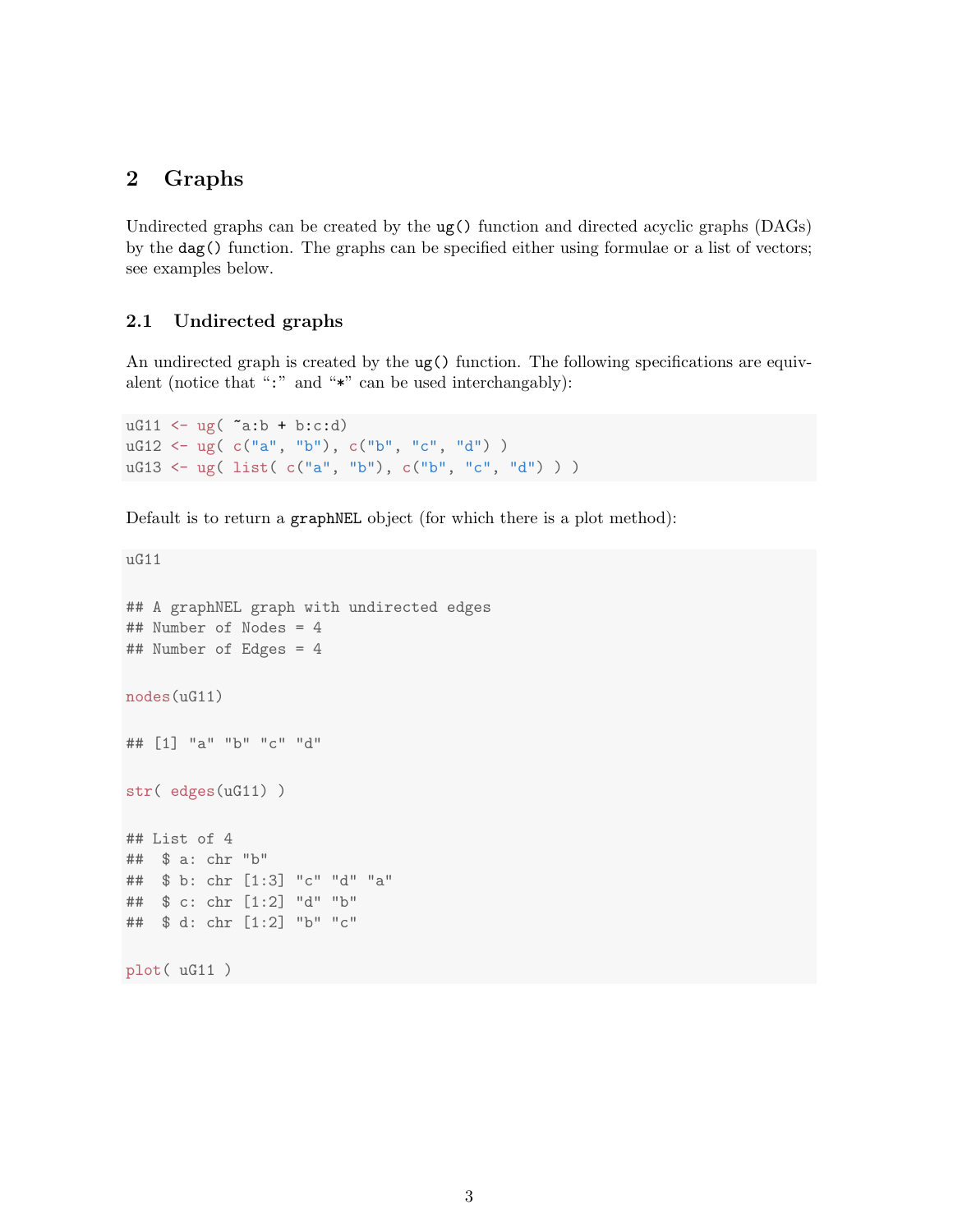

Matrix representations are obtained with:

 $uG11m \leftarrow ug("a:b + b: c:d, result="matrix")$ uG11M <- ug( ~a:b + b:c:d, result="dgCMatrix")

## 2.2 Directed acyclic graphs (DAGs)

A directed acyclic graph is created by the dag() function. The following specifications are equivalent (notice that ":" and "\*" can be used interchangably):

```
daG11 \leftarrow dag( \tilde{a}:b + b:c:d)
daG12 <- dag( c("a", "b"), c("b", "c", "d") )
daG13 <- dag( list( c("a", "b"), c("b", "c", "d") ) )
```
The syntax rules are that  $\tilde{a}$  (and "a") means that "a" has no parents while  $\tilde{c}:a:b$  (and  $c("c", "a", "b")$ ) means that "c" has parents "a" and "b".

daG11 ## A graphNEL graph with directed edges ## Number of Nodes = 4 ## Number of Edges = 3 nodes( daG11 ) ## [1] "a" "b" "c" "d" str( edges( daG11 ) ) ## List of 4 ##  $$ a: chr(0)$ ## \$ b: chr "a" ## \$ c: chr "b" ## \$ d: chr "b" plot( daG11 )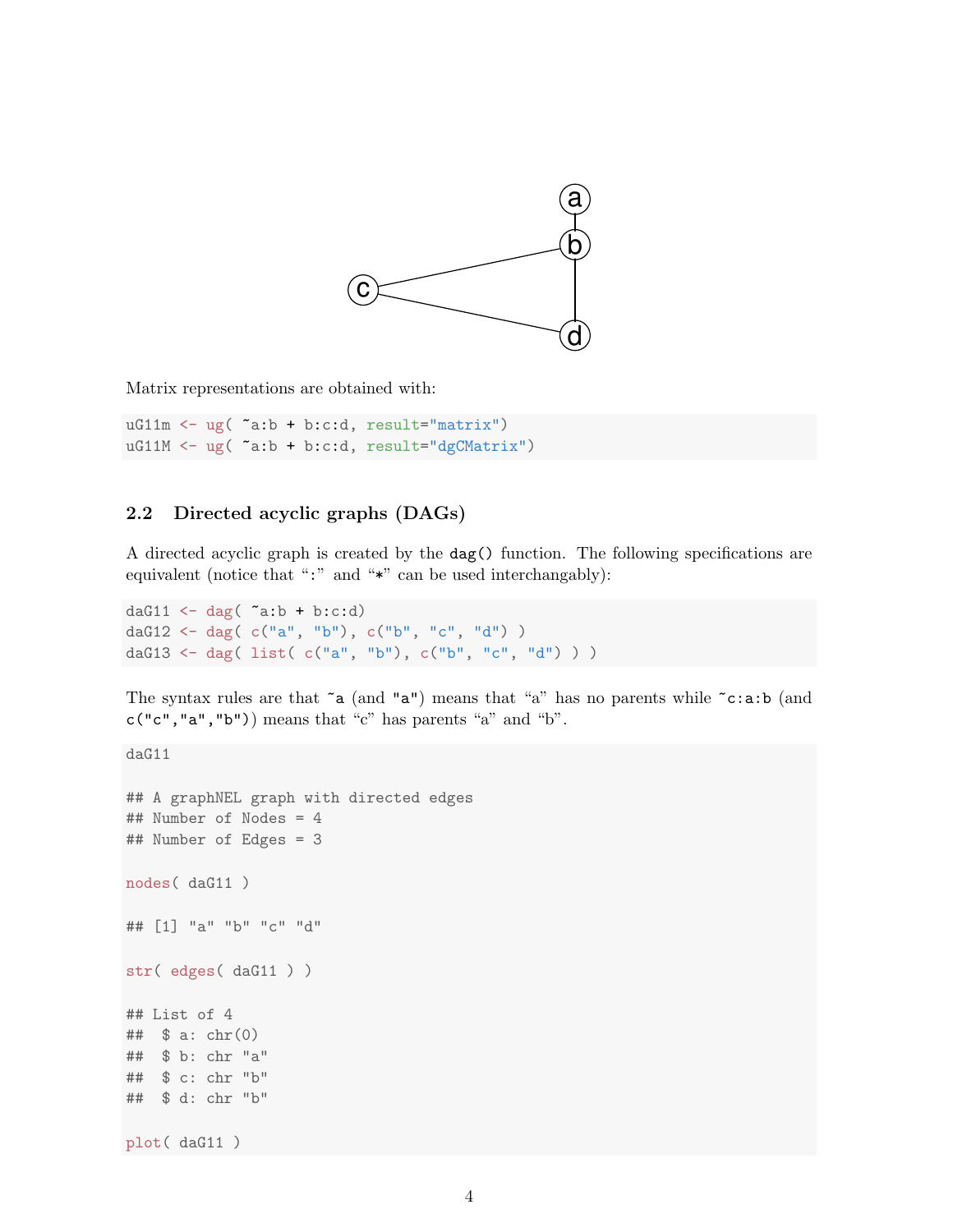

Matrix representations are obtained with:

daG11m <- dag( ~a:b + b:c:d, result="matrix") daG11M <- dag( ~a:b + b:c:d, result="dgCMatrix")

### 2.3 Other types of graphs

The dag() function allows for creation of directed graphs which are not DAGs. Consider

```
d1.bi \leftarrow dag("a:b + b:a)
edgemode( d1.bi )
## [1] "directed"
str( edges(d1.bi) )
## List of 2
## $ a: chr "b"
## $ b: chr "a"
```
This graph is not DAG because there is an edge from a to b and from b to a; i.e., the edge is bidirected. Likewise we may create:

 $d2.cyc \leftarrow dag("a:b + b:c + c:a)$ 

par(mfrow=c(1,2)); plot(d1.bi); plot(d2.cyc)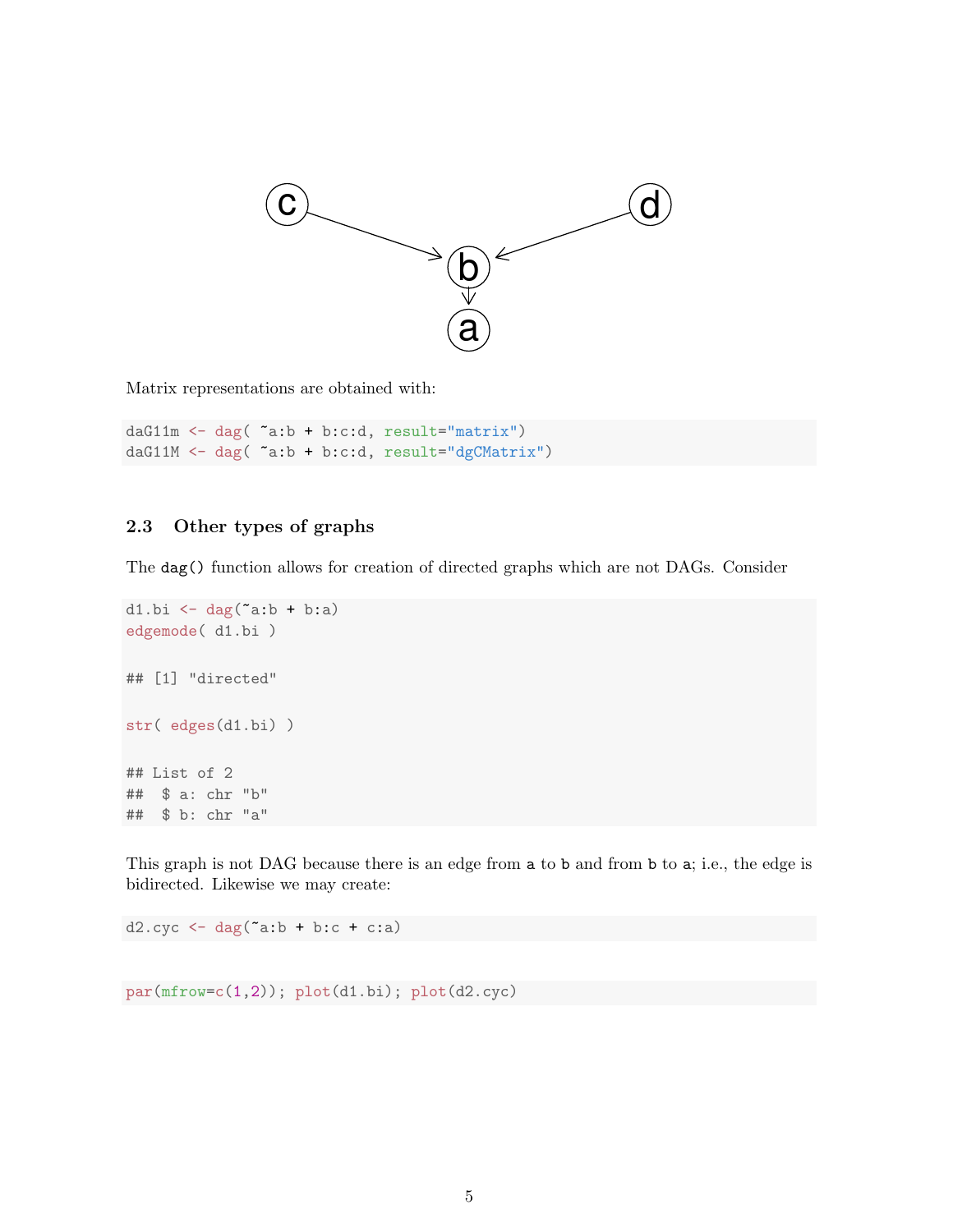

Notice: Supplying dag() with forceCheck=TRUE forces dag() to check if the graph is acyclic:

dag(~a:b + b:c + c:a, forceCheck=TRUE)

## 2.4 Graph properties

## 2.5 Adjacency matrices

Graphs in the graph package (i.e. graphNEL objects) are represented as adjacency lists. However, there is a substantial overhead (in terms of computing time) for such objects. The graph algorithms in **gRbase** are mostly based on a representation as sparse adjacency matrices (which leads to faster code).

A non-zero value at entry  $(i, j)$  in an adjacency matrix A for a graph means that there is an edge from i to j. If also  $(j, i)$  is non-zero then there is also an edge from j to i. In this case we may think of a bidirected edge between  $i$  and  $j$  or we may think of the edge as being undirected. We do not distinguish between undirected and bidirected edges in the **gRbase** package. Put differently, in gRbase, edges are either directed or undirected/bidirected. In contrast, with graphNEL objects one can work with three types of edges: undirected, directed and bidirected edges.

- is ug() checks if the adjacency matrix is symmetric (If applied to a graphNEL, the adjacency matrix is created and checked for symmetry.)
- is\_tug() checks if the graph is undirected and triangulated (also called chordal) by checking if the adjacency matrix is symmetric and the vertices can be given a perfect ordering using maximum cardinality seach.
- is dg() checks if a graph is directed, i.e., that there are no undirected edges. This is done by computing the elementwise product of A and the transpose of A; if there are no non–zero entries in this product then the graph is directed.
- is dag() will return TRUE if all edges are directed and if there are no cycles in the graph. (This is checked by checking if the vertices in the graph can be given a topological ordering which is based on identifying an undirected edge with a bidrected edge).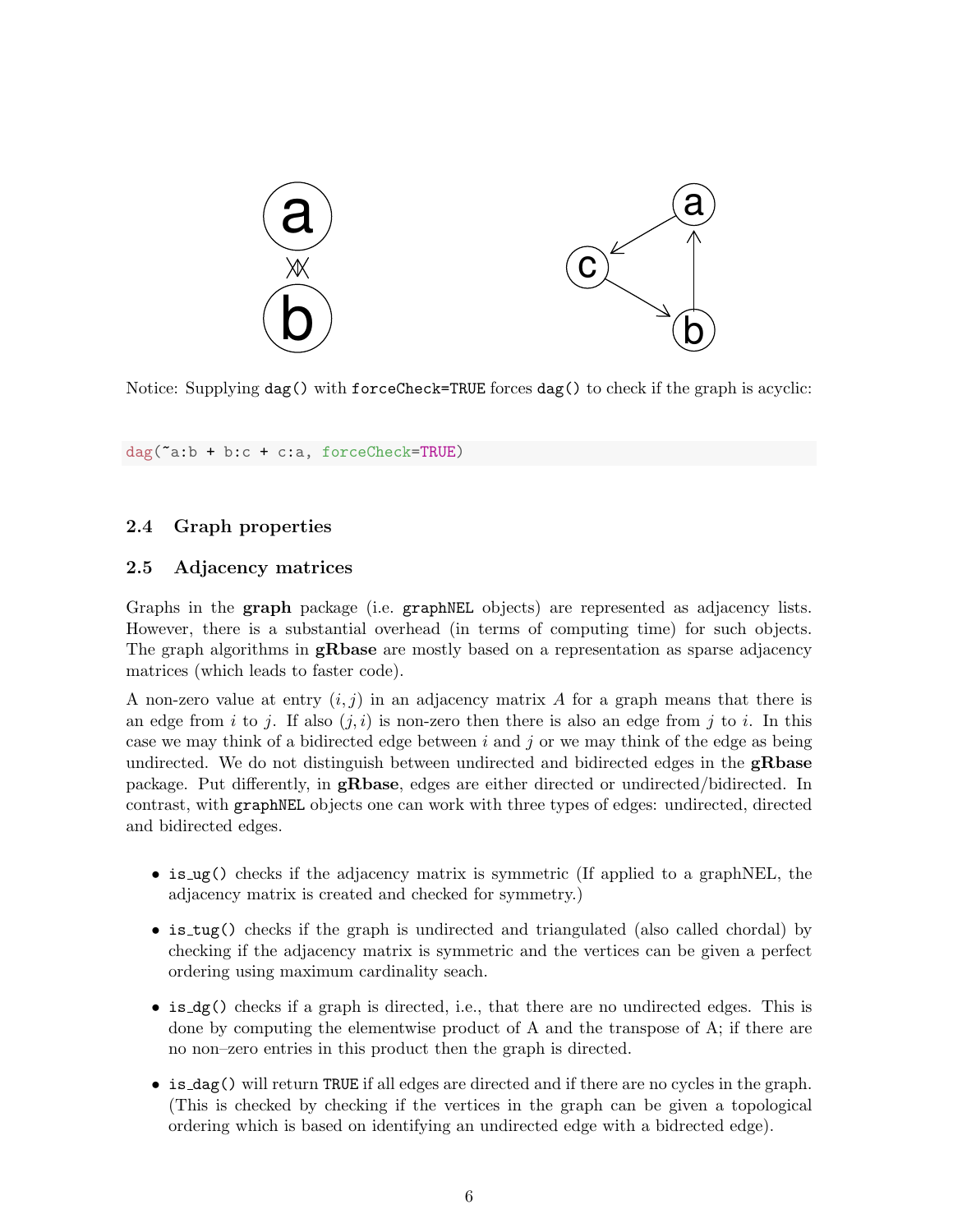Notice a special case, namely if the graph has no edges at all (such that the adjacency matrix consists only of zeros). Such a graph is both undirected, triangulated, directed and directed acyclic.

Consider these examples (where isDirected() is a method from the graph package): @

```
properties \leq function(x){
  c(is_\text{ug=is_\text{ug}}(x), is_\text{tug=is_\text{ug}}(x), is_\text{dg=is_\text{dg}}(x), is_\text{dag=is_\text{dag}}(x),isD=graph::isDirected(x))
}
properties( uG11 )
## is_ug is_tug is_dg is_dag isD
## TRUE TRUE FALSE FALSE FALSE
properties( daG11 )
## is_ug is_tug is_dg is_dag isD
## FALSE FALSE TRUE TRUE TRUE
properties( d1.bi )
## is_ug is_tug is_dg is_dag isD
## TRUE TRUE FALSE FALSE TRUE
properties( d2.cyc )
## is_ug is_tug is_dg is_dag isD
## FALSE FALSE TRUE FALSE TRUE
```
#### 2.6 Graph coercion

Graphs can be coerced between differente representations using  $as()$ ; for example:

```
mat <- as(uG11, "matrix")
Mat <- as(mat, "dgCMatrix")
NEL <- as(Mat, "graphNEL")
```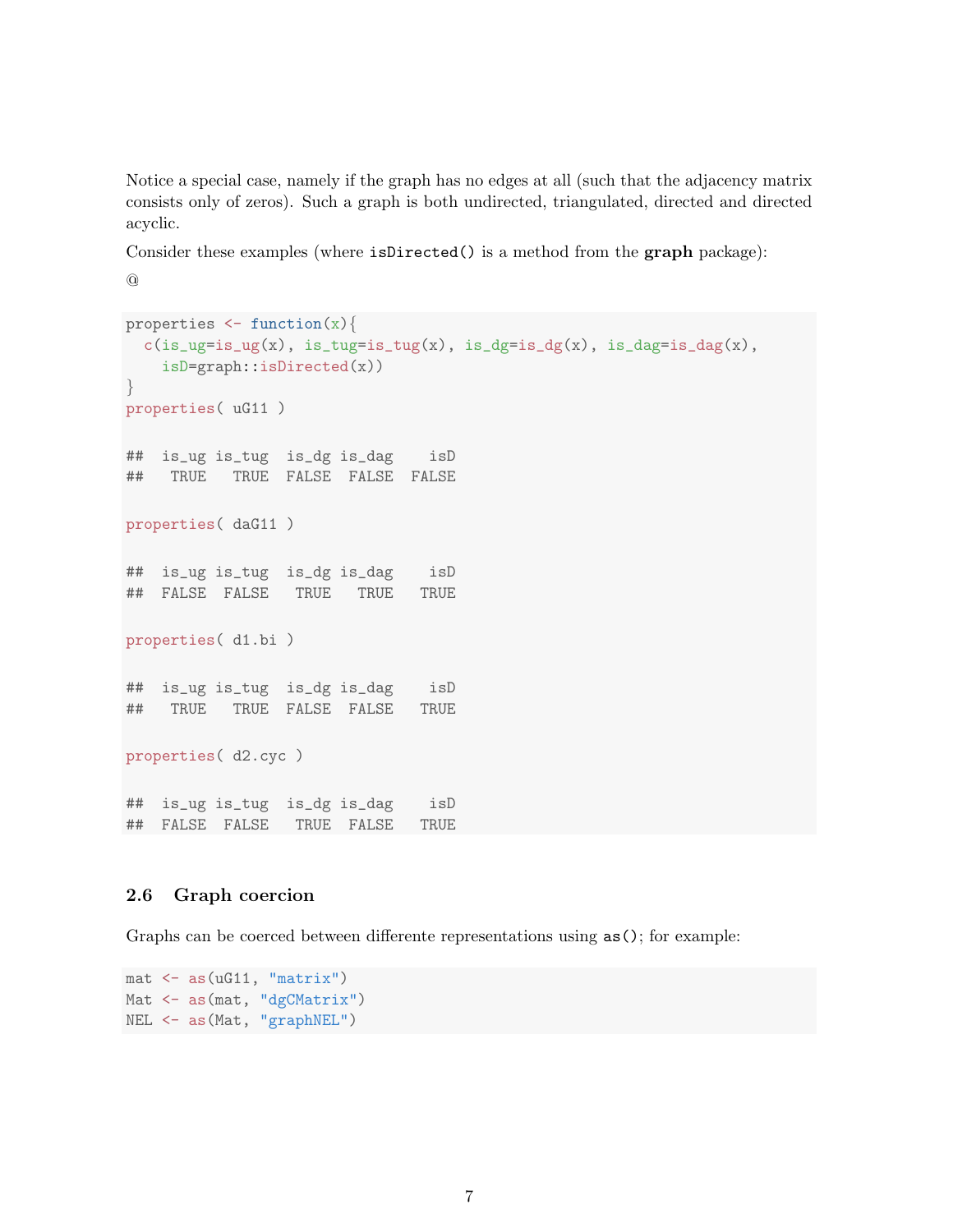# 3 Advanced graph operations

#### 3.1 Moralization

A moralized directed acyclic graph is obtained with

```
daG11.mor <- moralize(daG11)
```
par(mfrow=c(1,2)); plot(daG11); plot(daG11.mor)



We can work with a matrix representation too. Default is that the output representation is the same as the input representation, but this can be changed:

```
moralize( daG11m, result="dgCMatrix" )
## 4 x 4 sparse Matrix of class "dgCMatrix"
## a b c d
## a . 1 . .
## b 1 . 1 1
## c . 1 . 1
## d . 1 1 .
```
### 3.2 Topological sort - is a directed graph a DAG?

A topological ordering of a directed graph is a linear ordering of its vertices such that, for every edge  $(u \to v)$ , u comes before v in the ordering. A topological ordering is possible if and only if the graph has no directed cycles, that is, if it is a directed acyclic graph (DAG). Any DAG has at least one topological ordering.

```
topo_sort(daG11)
## [1] "c" "d" "b" "a"
topo_sort(daG11m)
```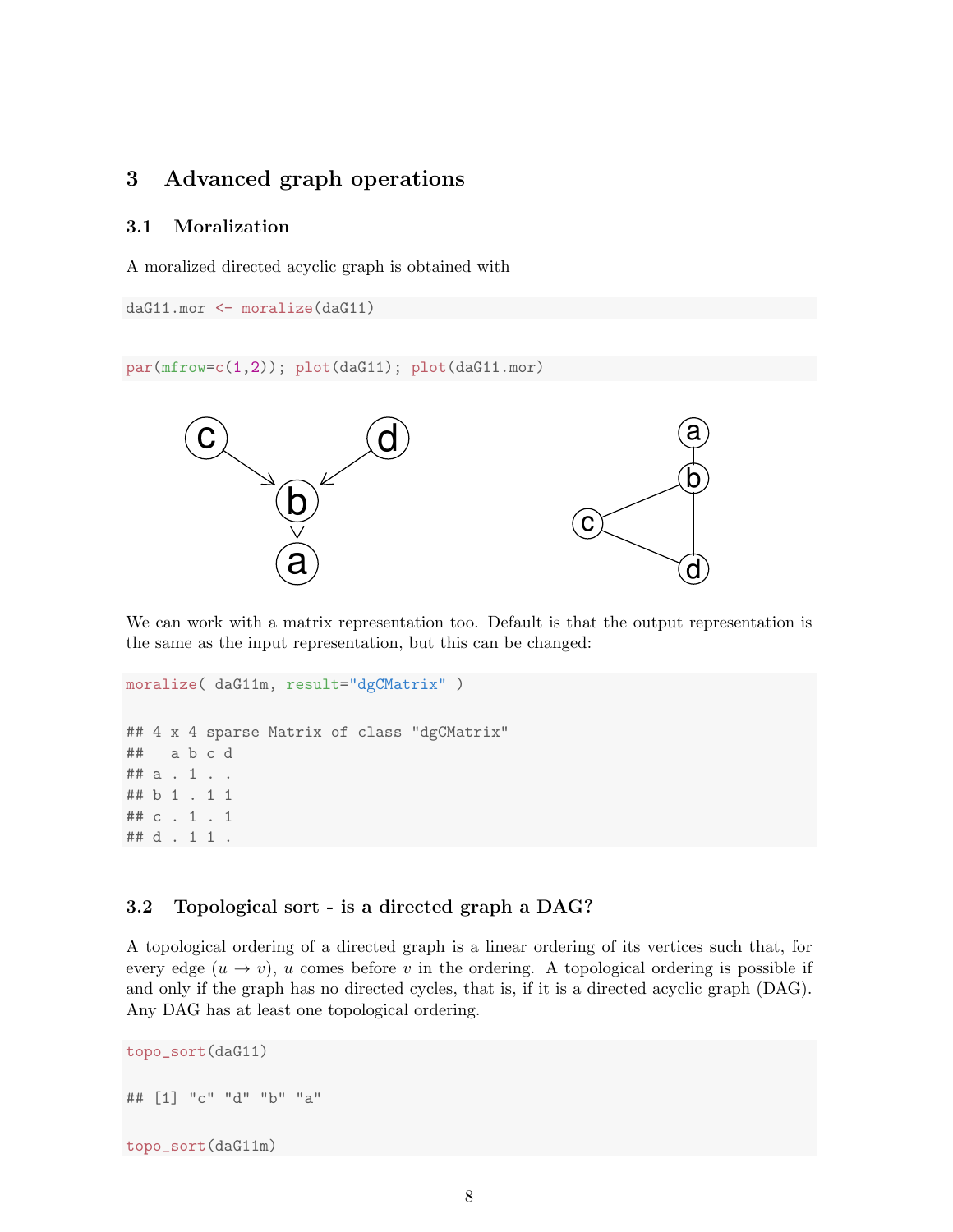```
## [1] "c" "d" "b" "a"
topo_sort(daG11M)
## [1] "c" "d" "b" "a"
```
The following graph has a cycle and hence a topological ordering can not be made:

```
topo\_sort(dag('a:b + b:c + c:a))
```
## character(0)

Likewise for an undirected graph (recall that we regard an undirected edge as a bidirected edge):

```
topo_sort( ug( ~a:b ) )
## character(0)
```
str( get\_cliques(uG11) )

### 3.3 Getting the cliques of an undirected graph

In graph theory, a clique is often a complete subset of a graph. A maximal clique is a clique which can not be enlarged. In statistics (and that is the convention we follow here) a clique is usually understood to be a maximal clique. Finding the cliques of a general graph is an NP–complete problem. Finding the cliques of triangulated graph is linear in the number of cliques.

```
## List of 2
## $ : chr [1:3] "b" "c" "d"
## $ : chr [1:2] "b" "a"
str( get_cliques(uG11m) )
## List of 2
## $ : chr [1:3] "b" "c" "d"
## $ : chr [1:2] "b" "a"
str( get_cliques(uG11M) )
## List of 2
## $ : chr [1:3] "b" "c" "d"
## $ : chr [1:2] "b" "a"
```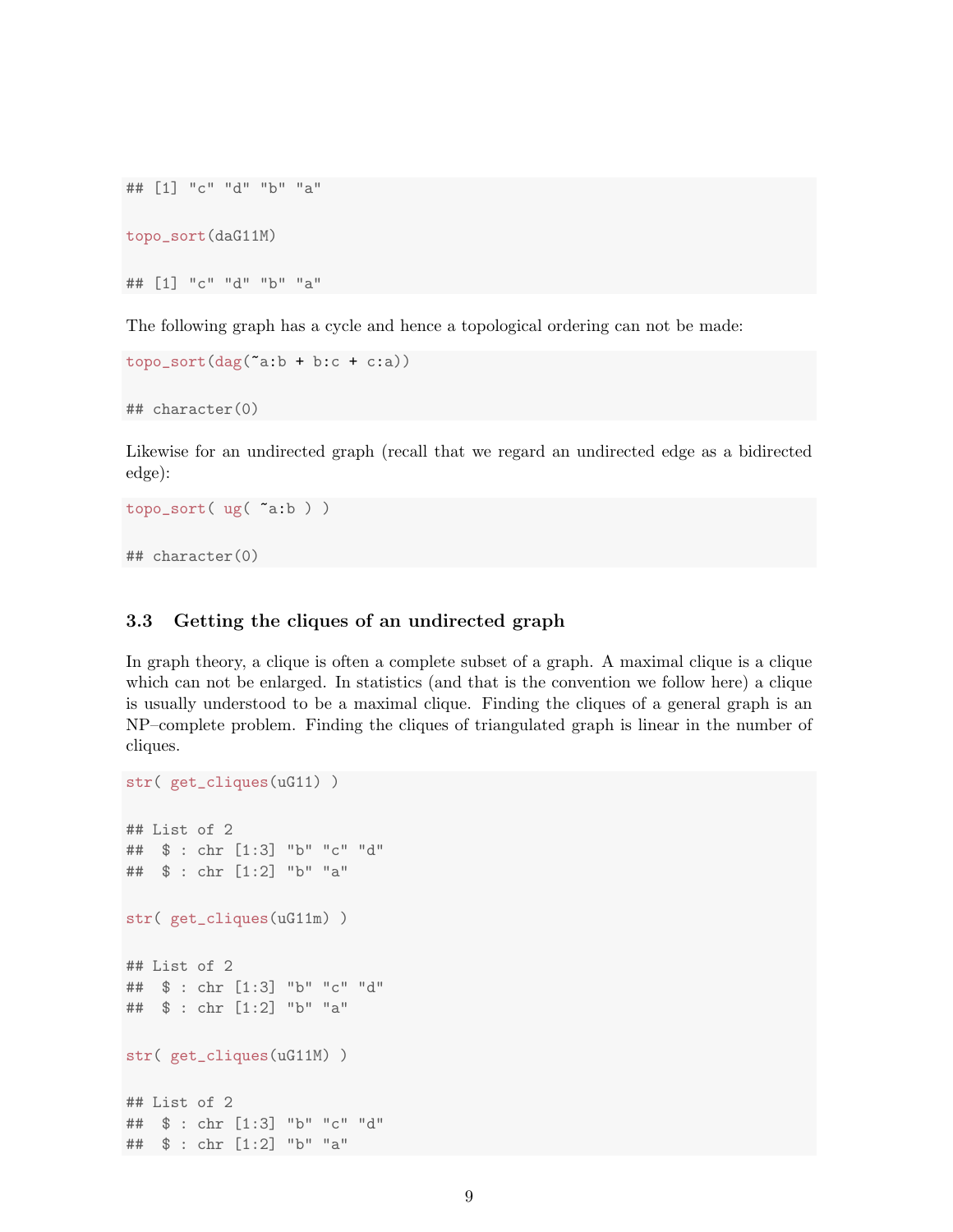For graphNEL objects one may also use the maxClique() function in RBGL, but get\_cliques() applies also to matrices and it is substantially faster.

#### 3.4 Perfect ordering and maximum cardinality search

An undirected graph is triangulated (or chordal) if it has no cycles of length  $\geq 4$  without a chord. This is equivalent to that the vertices can be given a perfect ordering. A perfect ordering (if it exists) can be obtained with Maximum Cardinality Search. If character(0) is returned the graph is not triangulated. Otherwise a perfect ordering of the nodes is returned.

```
mcs(uG11)
## [1] "a" "b" "c" "d"
mcs(uG11m)
## [1] "a" "b" "c" "d"
mcs(uG11M)
## [1] "a" "b" "c" "d"
```
In some applications it is convenient to retain control over the ordering (if it exists). For example:

```
mcs(uG11, root=c("a","c"))
## [1] "a" "b" "c" "d"
```
The desired ordering (specified by root) is followed as far as possible (here only to the first variable " $a$ "). Notice the output when applying  $mcs()$  to a directed graph:<sup>2</sup>

```
mcs( daG11 )
## character(0)
mcs( as(daG11, "matrix") )
## character(0)
```
<sup>2</sup>Perhaps better to signal an error.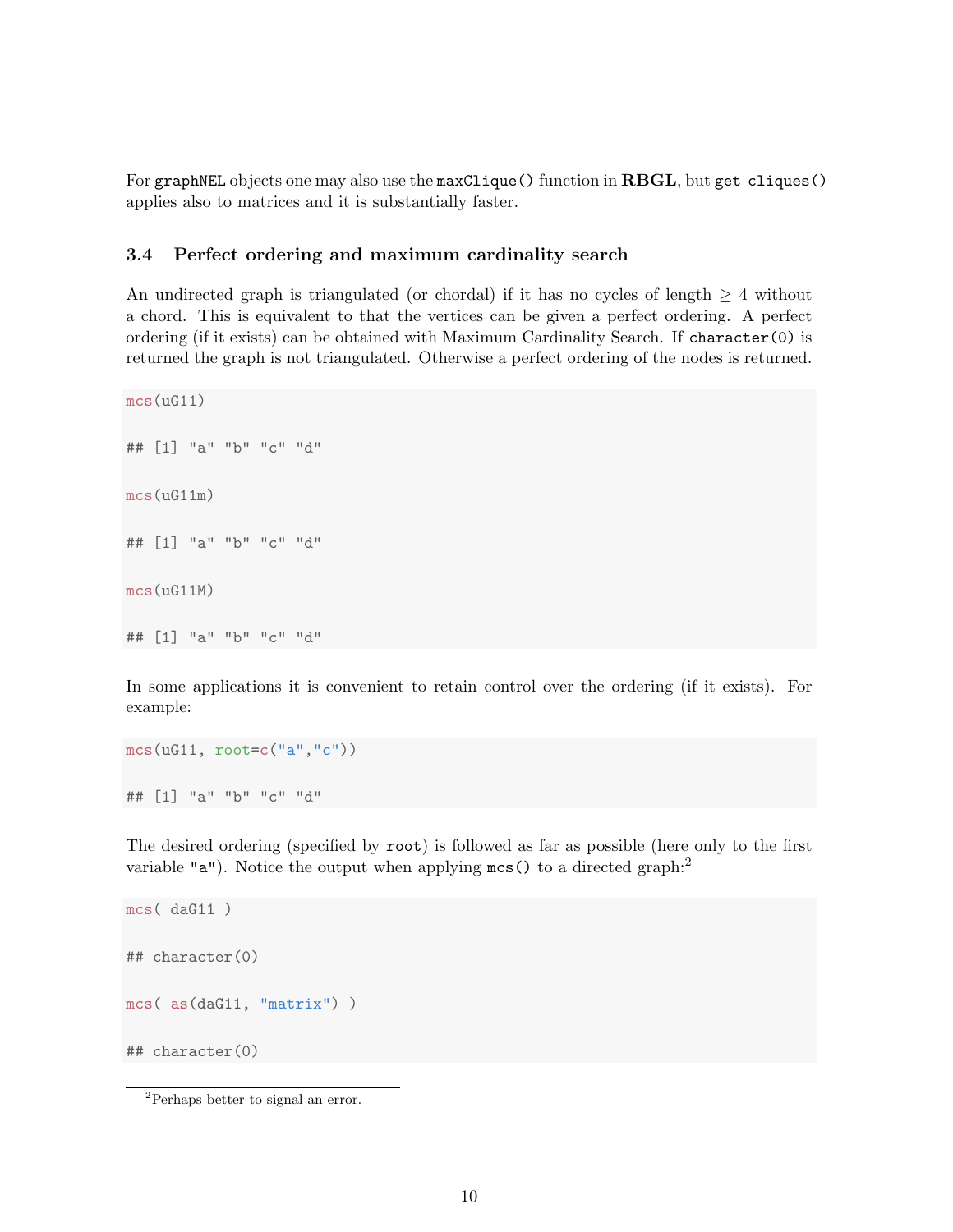#### 3.5 Triangulation

Any undirected graph can be triangulated by adding edges to the graph, so called fill-ins:

```
uG \leq ug( "a:b:c + c:d + d:e + a:e + f:g )
mcs(uG)
## character(0)
(tuG <- triangulate(uG))
## A graphNEL graph with undirected edges
## Number of Nodes = 7
## Number of Edges = 8
mcs(tuG)
## [1] "a" "b" "c" "e" "d" "f" "g"
(tuG <- triangulate(uG))
## A graphNEL graph with undirected edges
## Number of Nodes = 7
## Number of Edges = 8
```
par(mfrow=c(1,2)); plot(uG); plot(tuG)



#### 3.6 RIP ordering / junction tree

A RIP–ordering of the cliques of a triangulated graph can be obtained as: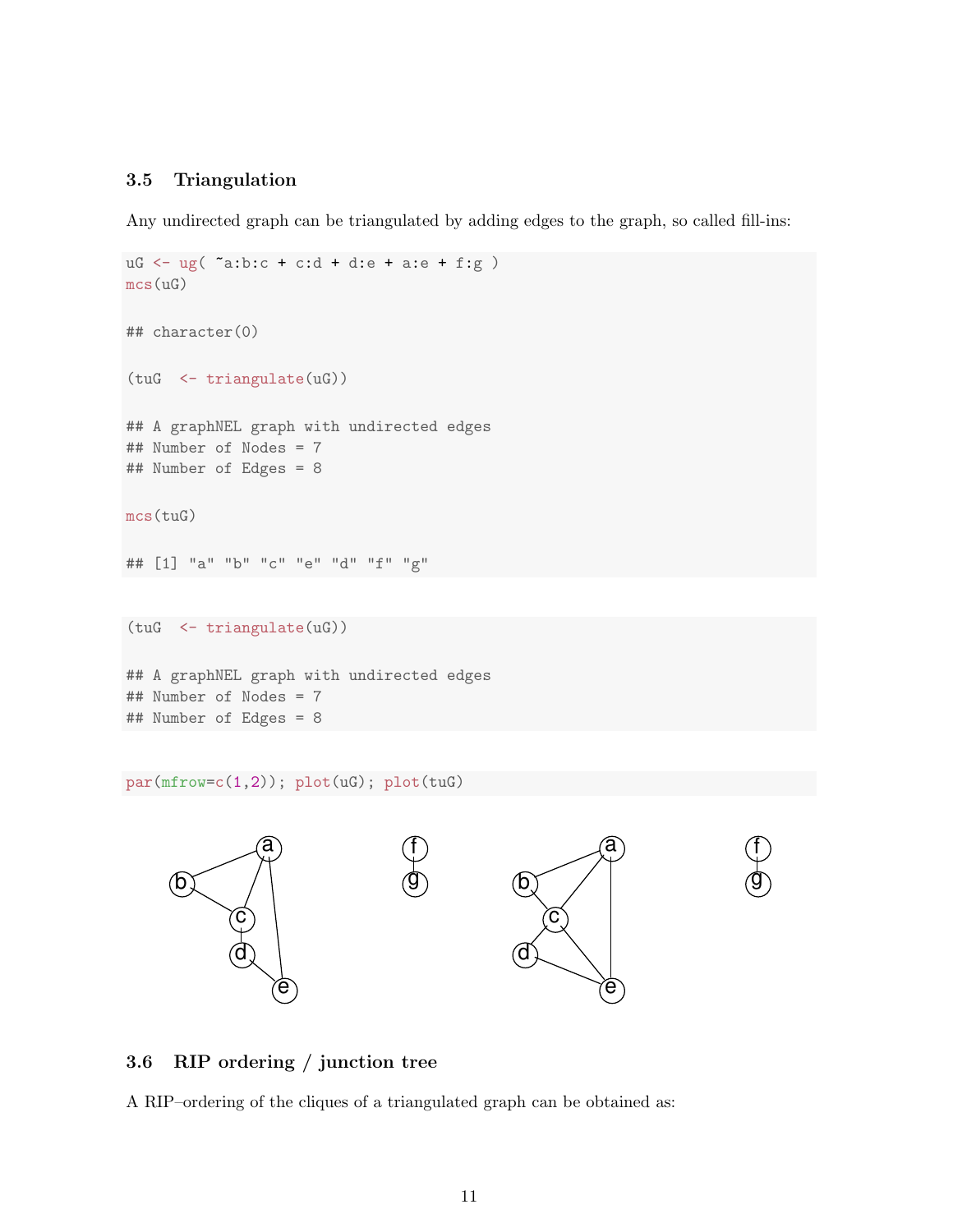```
rp <- rip(tuG); rp
## cliques
## 1 : c a b
## 2 : c a e
## 3 : c d e
## 4 : f g
## separators
## 1 :
## 2 : c a
## 3 : c e
## 4 :
## parents
## 1 : 0
## 2 : 1
## 3 : 2
## 4 : 0
```
plot(rp )





There is more information in a RIP-object:

names(rp) ## [1] "nodes" "cliques" "separators" "parents" "children" ## [6] "host" "nLevels" "childList" rp\$nodes ## [1] "a" "b" "c" "e" "d" "f" "g" rp\$host ## [1] 2 1 3 3 3 4 4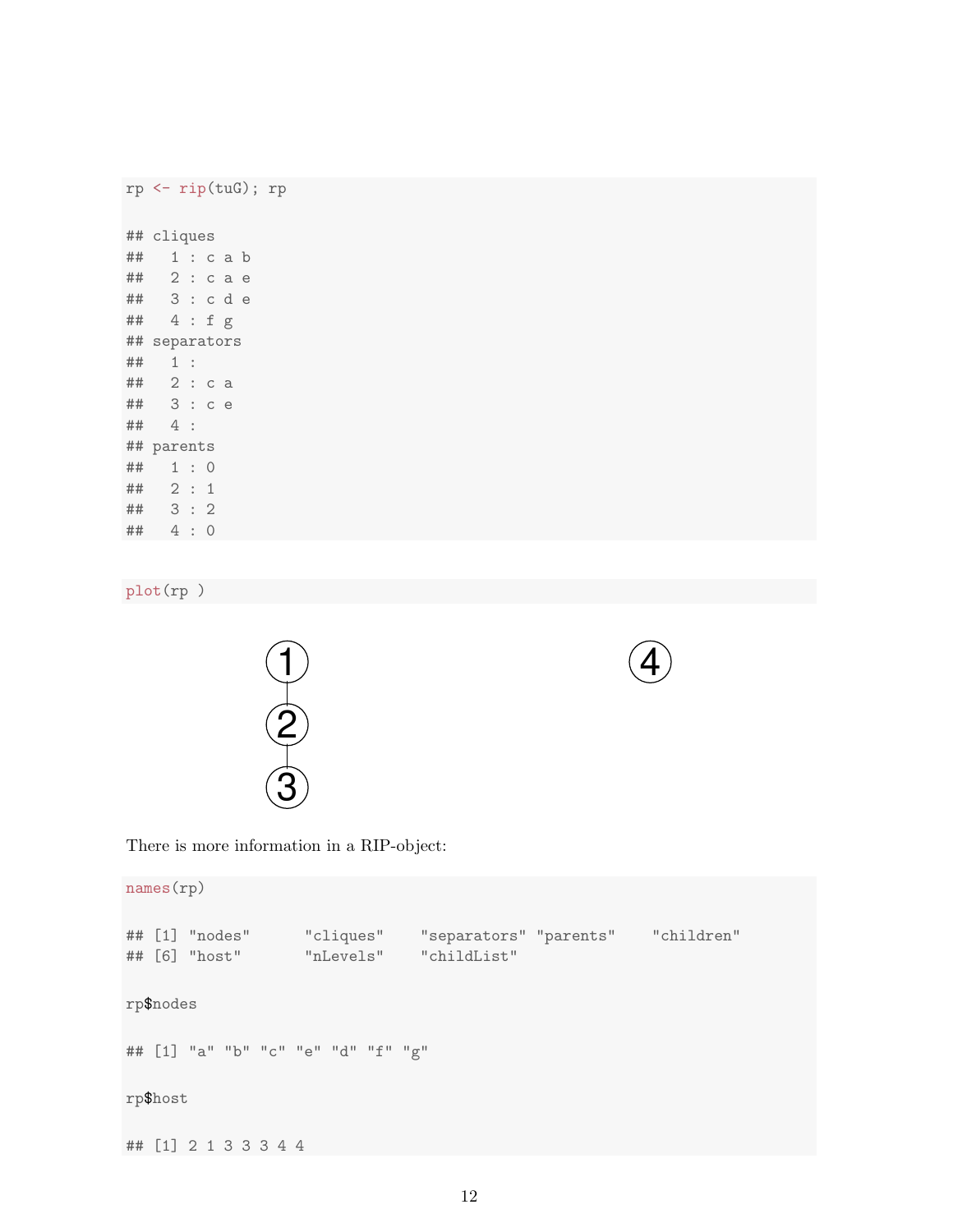```
rp$children
## [1] 2 3 NA NA
str(rp$separators)
## List of 4
## $ : chr(0)
## $ : chr [1:2] "c" "a"
## $ : chr [1:2] "c" "e"
## $ : chr(0)
```
The host component tells for each node, a clique in which the node can be found

The function jTree takes an undirected graph as input; triangulates it if it is not already so and then finds a RIP–ordering.

## 3.7 Minimal triangulation and maximum prime subgraph decomposition

A triangulation is minimal if no fill-ins can be removed without breaking the property that the graph is triangulated. (A related concept is the minimum triangulation, which is the the graph with the smallest number of fill-ins. The minimum triangulation is unique, but finding the minimum triangulation is NP-hard.)

For example, this graph has two 4–cycles:

 $g1 \leftarrow ug("a:b + b:c + c:d + d:e + e:f + a:f + b:e)$ g1mt <- minimal\_triang(g1) *# A minimal triangulation*

 $par(mfrow = c(1,2)); plot(g1); plot(g1mt)$ 



The following graph is also a triangulation of g1, and from this a minimal triangulation can be obtained: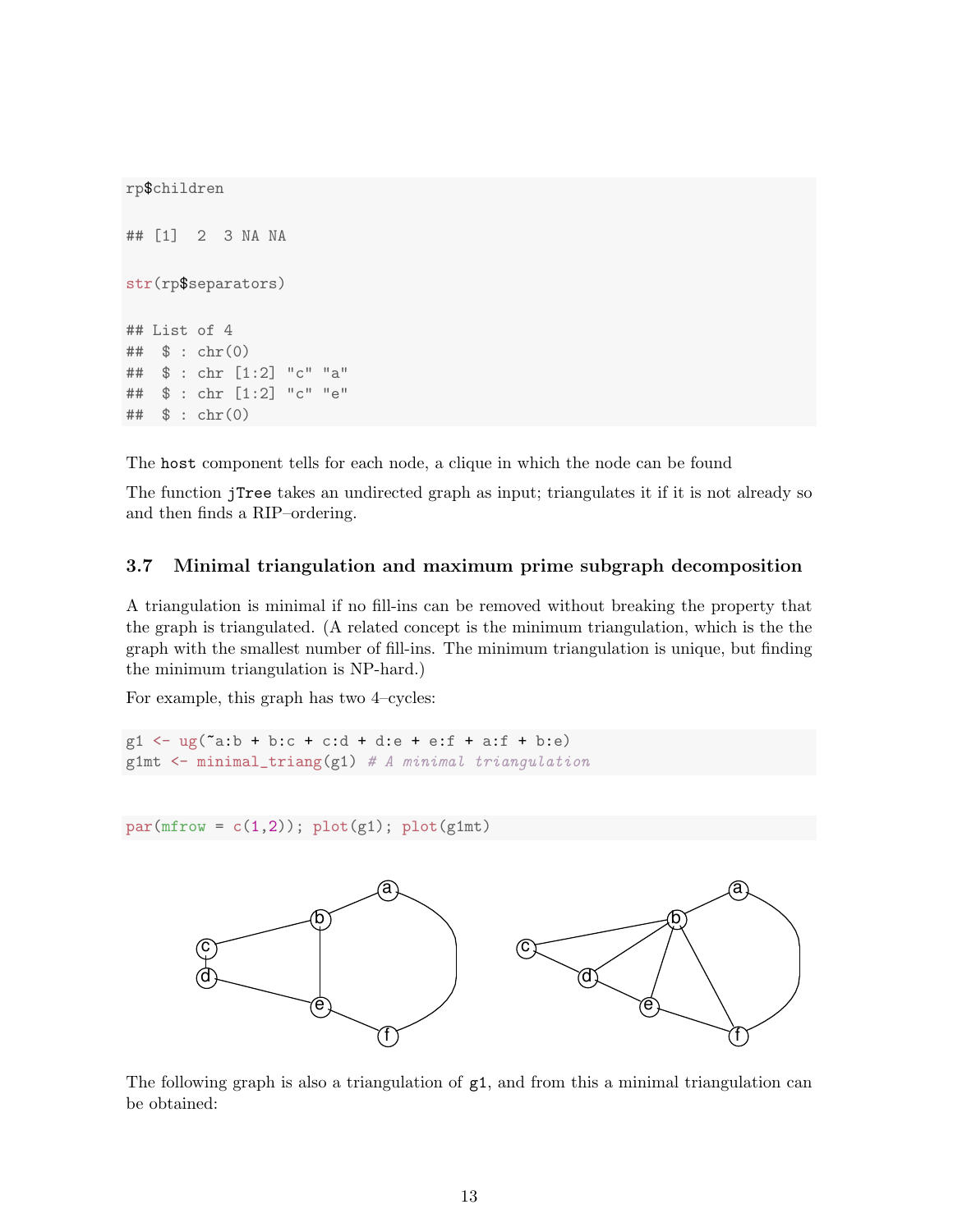```
g2 <- ug("a:b:e:f + b:c:d:e)g1mt2 <- minimal_triang(g1, tobject=g2)
```
 $par(mfrow = c(1,2)); plot(g2); plot(g1mt2)$ 



The junction tree of a maximum prime subgraph decomposition is obtained with:

```
mm < - mpd(g1); mm## cliques
## 1 : b a f e
## 2 : b d e c
## separators
## 1 :
## 2 : b e
## parents
## 1 : 0
## 2 : 1
```
 $par(mfrow = c(1,2))$ plot(subGraph(mm\$cliques[[1]], g1)) plot(subGraph(mm\$cliques[[2]], g1))



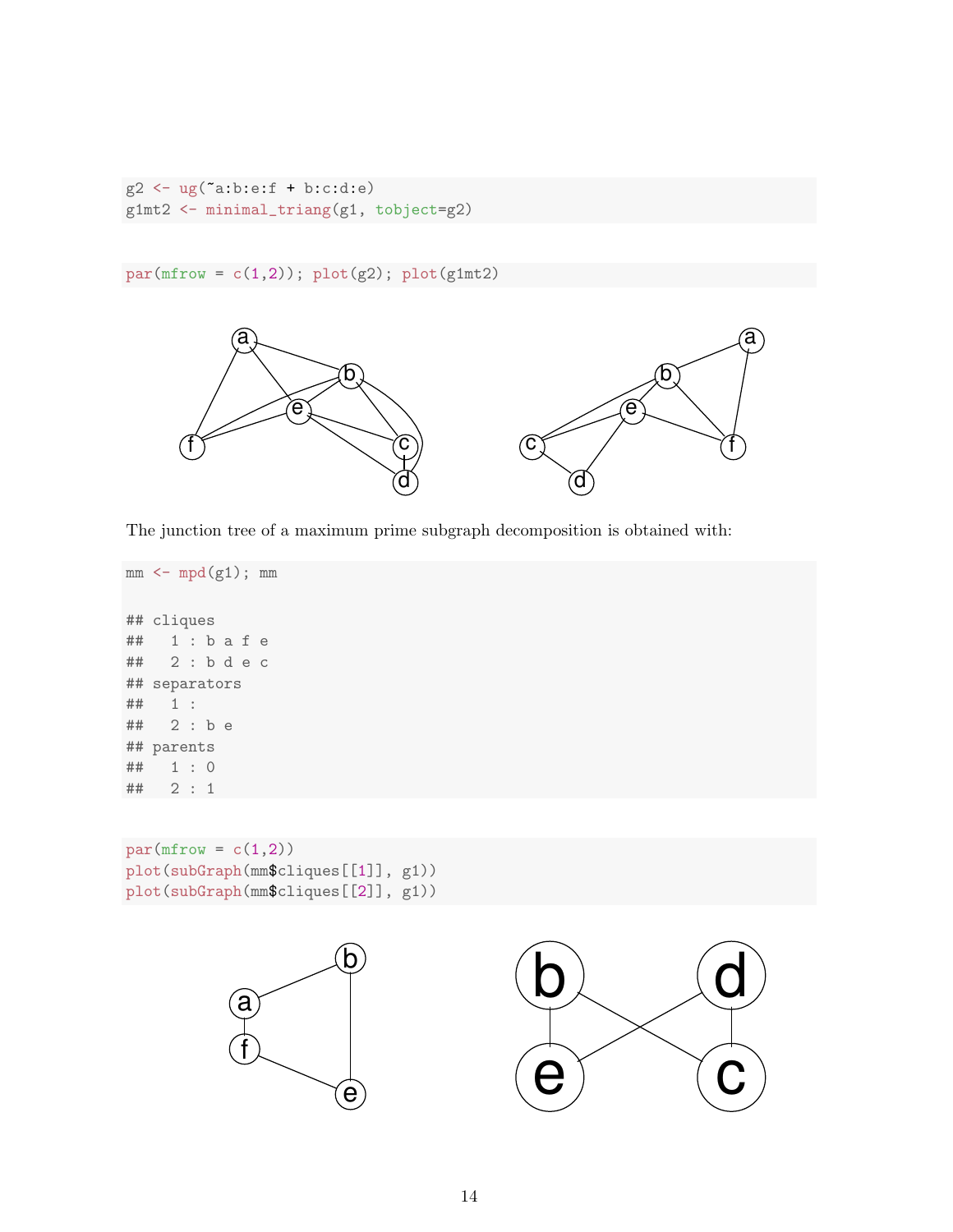## 4 Time and space considerations

#### 4.1 Time

It is worth noticing that working with graphs representated as graphNEL objects can be somewhat slower than working with graphs represented as adjacency matrices. Consider finding the cliques of an undirected graph represented as a graphNEL object or as a matrix:

```
if(require(microbenchmark)){
   microbenchmark(
        RBGL::maxClique(uG11),
        get_cliques(uG11),
        get_cliques(uG11m),
        get_cliques(uG11M),
        times=10)}
```
*## Loading required package: microbenchmark*

```
## Unit: microseconds
```

```
## expr min lq mean median uq max neval
## RBGL::maxClique(uG11) 109.35 114.14 133.74 119.69 128.25 261.10 10
## get_cliques(uG11) 1336.87 1342.40 1405.51 1346.96 1394.09 1819.08 10
## get_cliques(uG11m) 20.85 24.19 26.04 25.99 26.84 34.80 10
## get_cliques(uG11M) 27.38 29.05 33.36 32.76 37.38 42.24 10
## cld
## b
## c
## a
## a
```
#### 4.2 Space

The graphNEL representation is  $-$  at least  $-$  in principle more economic in terms of space requirements than the adjacency matrix representation (because the adjacency matrix representation uses a 0 to represent a "missing edge". The sparse matrix representation is clearly only superior to the standard matrix representation if the graph is sparse:

```
V \leftarrow 1:300M < -1:10## Sparse graph
##
g1 \leftarrow \text{randomGraph}(V, M, 0.05)length(edgeList(g1))
```
## [1] 1470